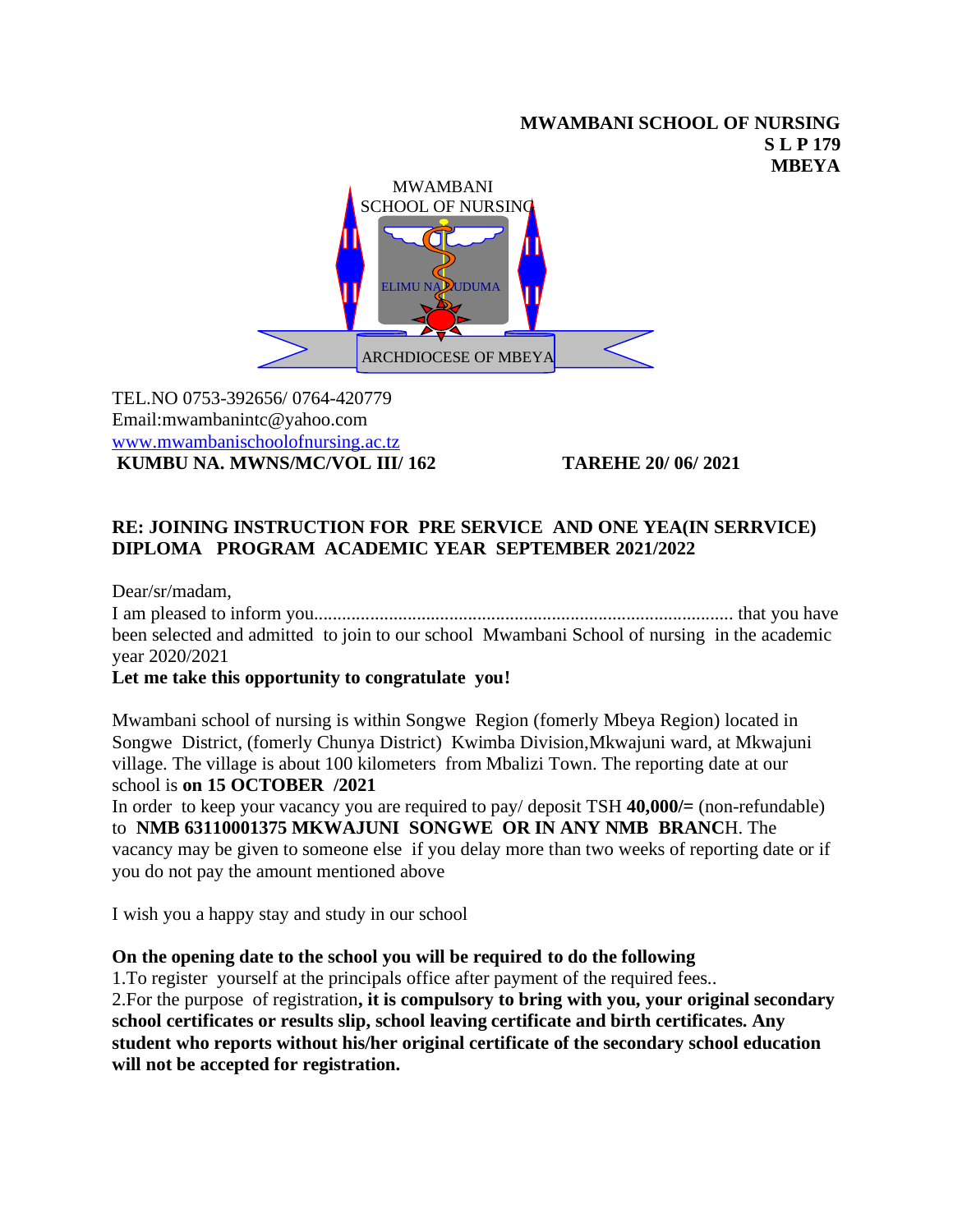#### **3.Admission:**

- The reporting date to the school will be on **15/10/2021**
- The registration/orientation period will take only two weeks after reporting to the school From**15/10/2021** to **30/10/2021**
- All candidates are required to undergo a medical examination and bring with them a medical certificate of fitness. (medical examination form attached)
- Each student is required to confirm in writing that he/she or his/her sponsor is able to pay or to afford the school fees throughjout his/her period of study.
- Each student has to show a permission letter from his/her employer that allows him/her to study/ unless otherwise he/she is self-employed.(this is for those in-service students)

### **4.Registration**:

- You are required to register within two weeks of the start of the study calendar
- During registration you will also be rerquired to sign that you will abide to the rules and regulations laid down by the MOHCDGEC and the school.
- During registration a student should bring the following, surgical glove 1 box, clean glove 1 box,tape measure 1, bp mashine 1, cotton wool 1 roll, thermometer 1, stethoscope 1, reki 1,fyekeo 1,mfagio 1 (chelewa), gauze 1 roll,jembe 1.
- After registration period and orientation the study will begin (after two weeks) **SCHOOL FEES STRUCTURE ACADEMIC YEAR 2021/2022 FOR BOARDING**

| Item              | TanzaniaTsh           | 1st         | 2 <sup>nd</sup> | 3rd          | 4th          |
|-------------------|-----------------------|-------------|-----------------|--------------|--------------|
|                   |                       | installment | Installment     | installement | installement |
|                   |                       | 15/10/2021  | 15/1/2022       |              |              |
|                   |                       |             |                 | 15/4/2022    | 15/6/2022    |
|                   |                       |             |                 |              |              |
| Tuition fees      | $1,500,000/$ per year | 375,000/    | 375,000/        | 375,000/     | 375,000/     |
| Maintenance fees  | $50,000/$ per year    | $12,500/=$  | $12,500/=$      | 12,500/      | $12,500/=$   |
| Acommodation fees | $350,000/$ per year   | 87,500/     | 87,500/         | 87,500/      | 87,500/      |
| <b>Meals</b> Fees | $800,000/$ =per year  | 200,000/    | 200,000/        | 200,000/     | 200,000/     |
| Total             | $2,700,000/$ per year | $675,000 =$ | $675,000 =$     | 675,000/     | 675,000/     |

### **SCHOOL FEES STRUCTURE ACADEMIC YEAR 2021/2022FOR DAY**

| Item                 | TanzaniaTsh             | 1st         | 2 <sup>nd</sup> | 3rd          | 4th          |
|----------------------|-------------------------|-------------|-----------------|--------------|--------------|
|                      |                         | installment | Installment     | installement | installement |
|                      |                         | 15/10/2021  | 15/1/2022       |              |              |
|                      |                         |             |                 | 15/4/2022    | 15/6/2022    |
|                      |                         |             |                 |              |              |
| <b>Tuition fees</b>  | 1,500,000 per year      | 800,000/    | 234,000/        | 233,000/     | $233,000/=$  |
| Maintenance fees     | $50,000/$ per year      | 50,000/     |                 |              |              |
| Water and electricty | $150,000/$ per year     | 37,500/     | 37,500/         | 37,500/      | 37,500/      |
| bill                 |                         |             |                 |              |              |
| Total                | 1,700,000/ $=$ per year | $887,500/=$ | 271,500/        | $270,500/=$  | 270,500/     |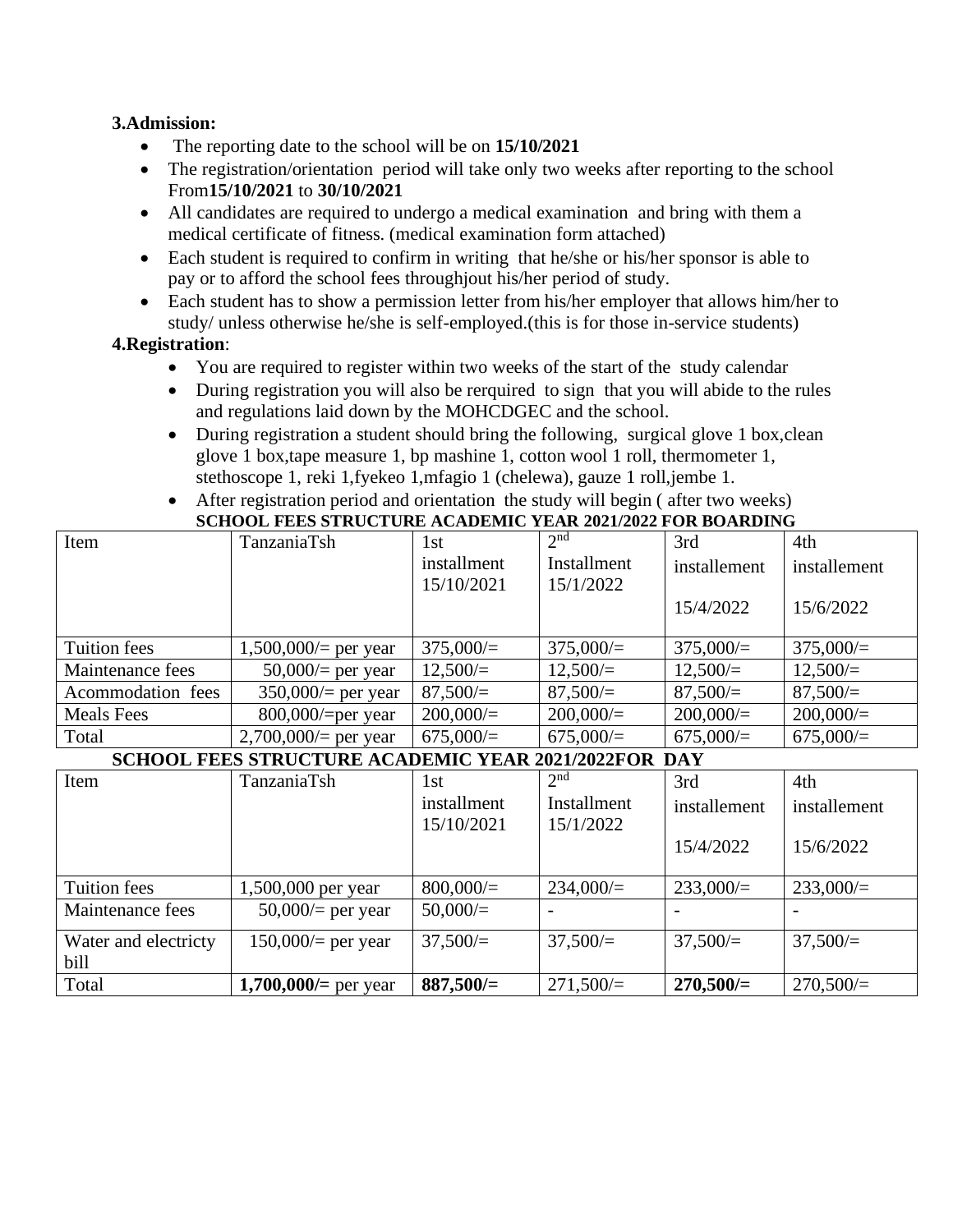- Fees should be paid in Full at the beginning of each academic year or **in four installments**. For boarding only
- The school management/ authority reserve the right to change school fees without prior notice.
- All fees must be paid through the school bank account as follows
	- ✓ NAME OF THE ACCOUNTS: **MWAMBANI SCHOOL OF NURSING**
	- ✓ BANK: **NBC LIMITED KARUME BRANCH MBEYA** ACCOUNT NO: **016103004079**
	- ✓ **NMB 63110001375 MKWAJUNI SONGWE OR IN ANY NMB BRANC**H
- The bank pay-in-slip should be submitted to the school accountant/ principal or cashier for receipt/ acknowledgement.
- No student will be allowed to sit for end of semester examination unless he/she has paid for school fees at that semester.
- No student shall use school fees for other purposes; therefore you are advised to pay school fees directly to the school bank account.

| 1.    | <b>Health Insurance</b>     | 50,400/     | NBC or NMB         | Once/ for those |  |  |  |  |
|-------|-----------------------------|-------------|--------------------|-----------------|--|--|--|--|
|       | (NHIF) Bima                 |             | account            | having no       |  |  |  |  |
|       |                             |             |                    | <b>NHIF</b>     |  |  |  |  |
| 2.    | <b>NACTE</b> quality        | $15,000/=$  | NBC or NMB         | Each year       |  |  |  |  |
|       | assurance fees              |             | account            |                 |  |  |  |  |
| 3.    | <b>External examination</b> | $150,000/=$ | Mode of payment    | At the end      |  |  |  |  |
|       | fees/ national              |             | will be explained  | each semester   |  |  |  |  |
|       | examination fees            |             | at the end of each | 11              |  |  |  |  |
|       |                             |             | semester 11 this   |                 |  |  |  |  |
|       |                             |             | amount is paid to  |                 |  |  |  |  |
|       |                             |             | the MoHCDEC        |                 |  |  |  |  |
| 4.    | Delivery book               | 20,000/     | NBC or NMB         | Once only       |  |  |  |  |
|       |                             |             | account            |                 |  |  |  |  |
|       | Pv Book                     | 20,000/     | NBC or NMB         | Once only       |  |  |  |  |
|       |                             |             | account            |                 |  |  |  |  |
|       | Identity card               | 10,000      | NBC or NMB         | Once only       |  |  |  |  |
|       |                             |             | account            |                 |  |  |  |  |
|       | Internal exam fees          | 140,000/    | NBC or NMB         | Per year        |  |  |  |  |
|       |                             |             | account            |                 |  |  |  |  |
| Total |                             | 405,400/    |                    |                 |  |  |  |  |

### **OTHER CONTRIBUTIONS NOT CONNECTTED TO SCHOOL FEES**

• During the whole stay in the school, the student has an option to be **OFF CAMPUS OR IN CAMPUS. (Here the accommodation fees will be deducted from the school fees).**

- Students who possess National Health Insurance Fund cards have to bring their cards to the principal and those who have no NHIF will be required to pay the amount of money mentioned above each year in order for them to get cards that will be used for treatment in case they get ill- health related problems
- Remember that ALL payments/contributions must be paid at the beginning of the respective academic year/ semester and must be paid at the above mentioned banks. **Not Otherwise**